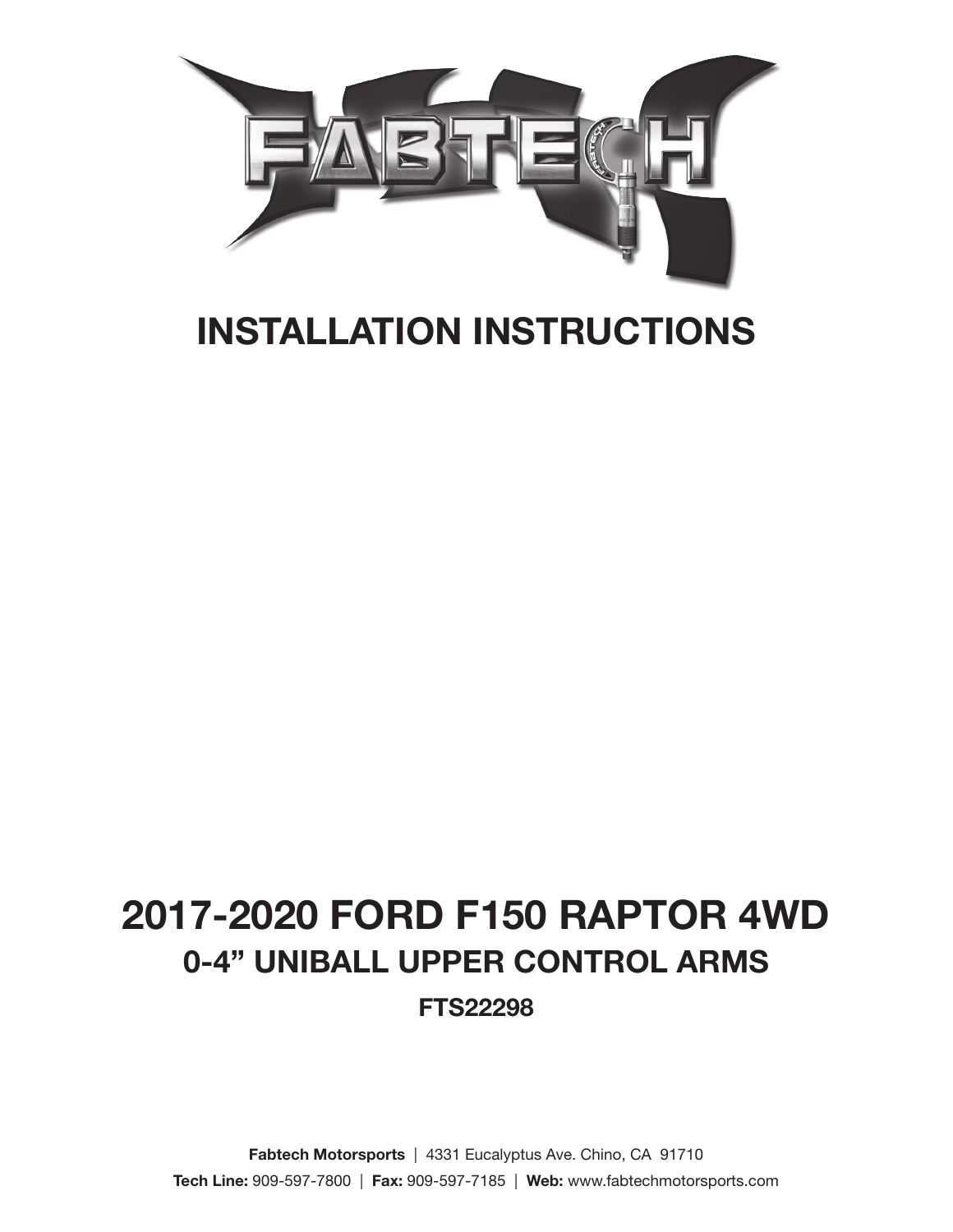| <b>FTS22298</b> | UNIBALL UCA KIT             |
|-----------------|-----------------------------|
| FT30866         | UCA (DRIVER)                |
| FT30867         | UCA (PASSENGER)             |
| FT30868         | <b>HARDWARE SUBASSEMBLY</b> |

|   | <b>FT30538 - HARDWARE KIT</b> |
|---|-------------------------------|
| 4 | 9/16-18 X 4 HEX BOLT G8       |
| 6 | 9/16" -18 C LOCK NUT          |
| 6 | 9/16 SAE WASHER G5 ZINC       |
| 2 | 3/4-16 C-LOCK NUT ZINC        |
| 4 | <b>JAM NUT 3/4-16</b>         |
|   | THREAD LOCKING COMPOUND 1 MIL |
| 4 | ZIP TIE 8" BLACK 40 LBS       |

|                | <b>FT30868</b>     | <b>HARDWARE SUBASSEMBLY</b> |
|----------------|--------------------|-----------------------------|
| 1              | FT30538            | <b>HARDWARE KIT</b>         |
| 4              | FT90125            | <b>MISALIGNMENT</b>         |
| $\overline{4}$ | FT95196            | FK ALLOY TEFLN ROD END      |
| 8              | FT600              | RAPTOR ARM SPACER           |
| $\overline{2}$ | FT94505            | UNIBALL ADAPTER PIN         |
| $\mathbf{1}$   | FT22298I           | <b>INSTRUCTIONS</b>         |
| $\mathbf{1}$   | FTAS <sub>12</sub> | STICKER FT BLUE 10X4        |
| $\mathbf{1}$   | FTAS <sub>16</sub> | DRIVER WARNING DECAL        |
|                | <b>FTREGCARD</b>   | <b>REGISTRATION CARD</b>    |
|                |                    |                             |

## - TOOL LIST -

Required Tools (Not Included) Basic Hand Tools Floor Jack Jack Stands Assorted Metric and S.A.E sockets, and Allen wrenches Torque Wrench

## - PRE-INSTALLATION NOTES -

#### *For technical assistance call: 909-597-7800 or e-mail: info@fabtechmotorsports.com*

#### *Read this before you begin installation-*

- Check all parts to the parts list above before beginning installation. If any parts are missing contact Fabtech at 909-597-7800 and a replacement part will be sent to you immediately.
- Read all instructions thoroughly from start to finish before beginning the installation. If these instructions are not properly followed severe frame, driveline and / or suspension damage may occur.
- Check your local city and state laws prior to the installation of this system for legality. Do not install if not legal in your area.
- Prior to the installation of this suspension system perform a front end alignment and record. Do not install this system if the vehicle alignment is not within factory specifications. Check for frame and suspension damage prior to installation.
- The installation of this suspension system should be performed by two professional mechanics.
- Use the provided thread locking compound on all hardware.
- Vehicles that receive oversized tires should check ball joints, uniballs, tie rods ends, pitman arm and idler arm every 2500-5000 miles for wear and replace as needed.

WARNING - Installation of this system will alter the center of gravity of the vehicle and may increase roll over as compared to stock.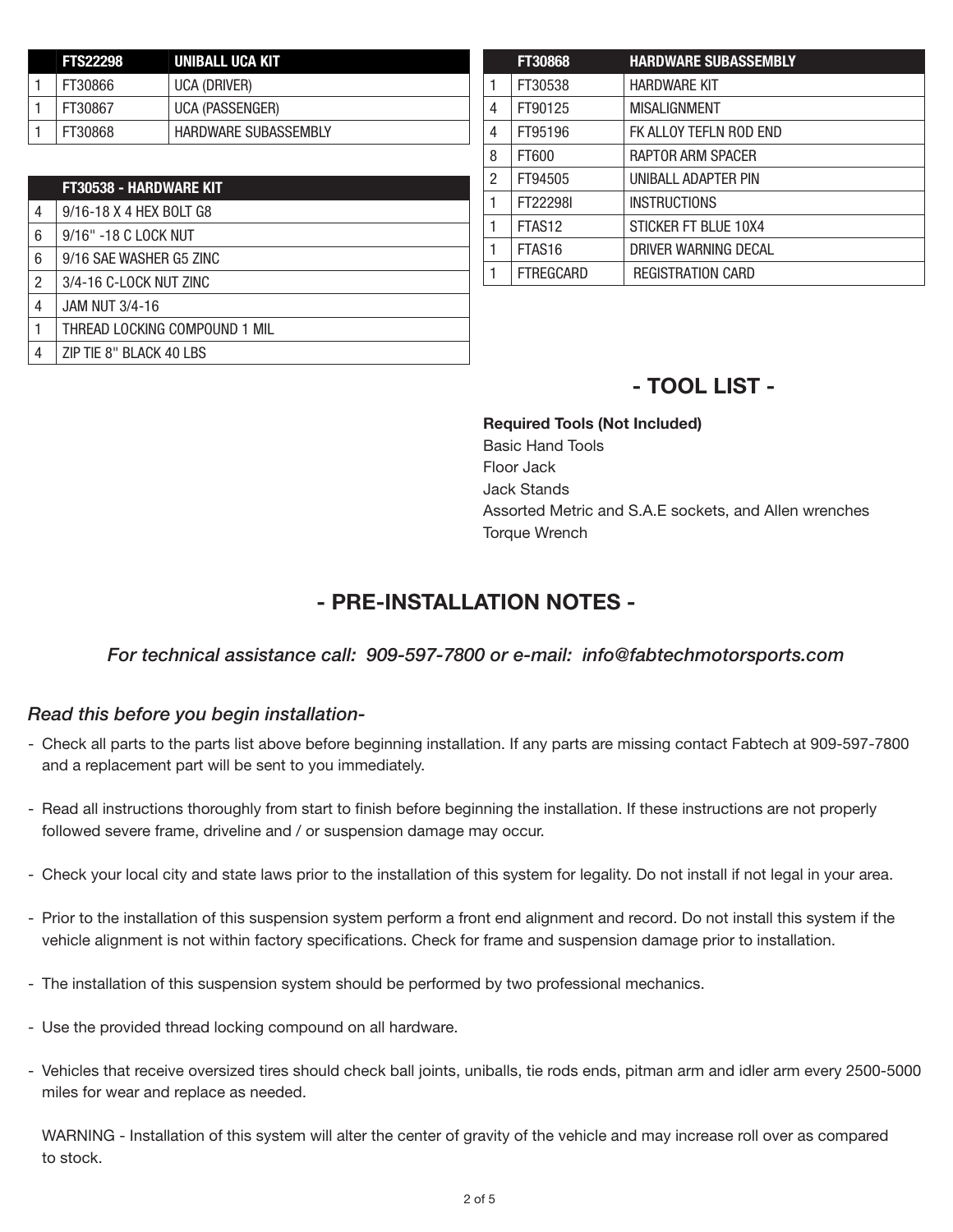# - INSTRUCTIONS -

- 1. Disconnect the negative terminal on the battery. Jack up the front end of the truck and support the frame rails with jack stands. NEVER WORK UNDER AN UNSUPPORTED VEHICLE! Remove the front tires.
- 2. Starting on the drivers side remove the upper ball joint nut. Disconnect the upper ball joint from the knuckle by striking the knuckle with a large hammer next to the upper ball joint on the knuckle to dislodge the ball joints. Use care not to hit the ball joints when removing. If equipped with electronic ride control, detach the adjusting rod from the factory control arm. SEE FIGURE 1



*FIGURE 1 - STEP 2*

3. Remove the upper control arm. SEE FIGURE 2



4. Locate the Fabtech driver's side control arm FT30866, two FTS50 3/4"-16 Jam nuts and two FT95196 3/4" Rod ends.

5. Install all these components in the control arm bungs using the diagram below. The starting point for the adjustment on the rod end should be a  $1/2$  " from the jam nut. SEE FIGURE 3



6. Locate the four FT600 arm spacers and install into the Rod ends. Install into the factory pockets with two 9/16 - 18 x 4-1/2" bolts nuts and washers. Torque to a 127 ft-lbs. SEE FIGURE 4-6



*FIGURE 4 - STEP 5*



7. Locate FT94505 Uniball adapter pin, and two FT90125 uniball misalignment spacers.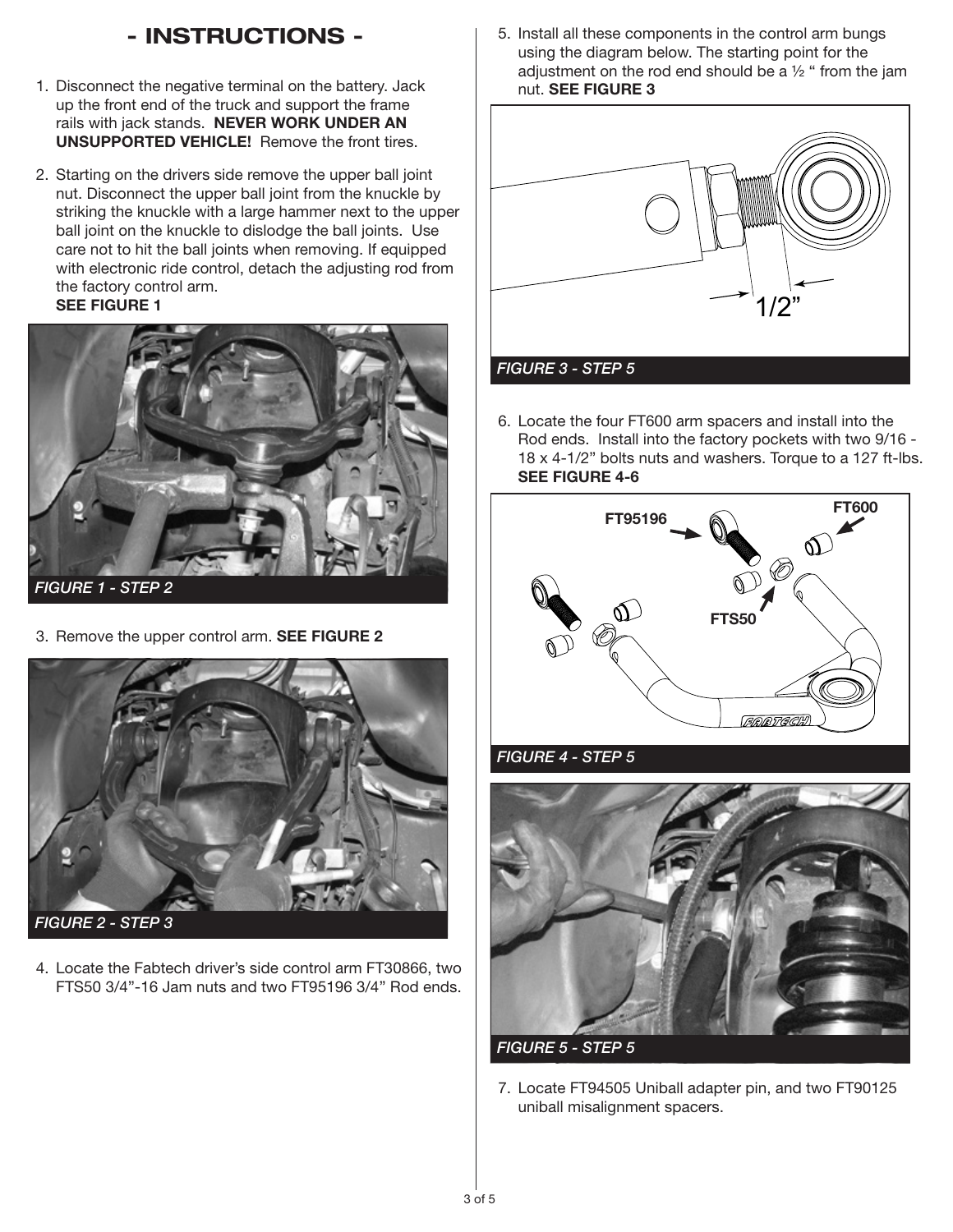#### SEE FIGURE 6 FOR STEPS 8-12

- 8. Insert the uniball pin into the factory knuckle upper ball joint taper. Install the 9/16"-18 lock nut with thread lock compound and flat washer onto the bottom side of the pin. This will lock the pin into the knuckle. Torque to 150 ft-lbs.
- 9. Install one FT90125 uniball misalignment spacer on to the pin.
- 10. Swing the control arm down, slide the pin into the uniball on the control arm seating the lower FT90125 spacer in the control arm.
- 11. Install the upper FT90125 uniball misalignment spacer onto the pin.
- 12. Install the 3/4" -16 lock nut on the top side of the pin with thread lock compound and torque to 150 ft-lbs. (If equipped) Reinstall the adjusting rod to the new Fabtech control arm.



- 13. Repeat 2-12 on the passenger side of the vehicle.
- 14. Install tires and wheels and torque lug nuts to wheel manufacturer's specifications. Turn front tires left to right and check for appropriate tire clearance. Note - Some oversized tires may require trimming of the front bumper & valance.
- 15. Check front end alignment and set to factory specifications. Readjust headlights.
- 16. Recheck all bolts for proper torque.
- 17. Recheck brake hoses, ABS wires and suspension parts for proper tire clearance while turning tires fully left to right.
- 18. Install Driver Warning Decal. Complete product registration card and mail to Fabtech in order to receive future safety and technical bulletins on this suspension.
- Vehicles that will receive oversized tires should check ball joints, uniballs and all steering components every 2500-5000 miles for wear and replace as required.

#### RE-TORQUE ALL NUTS, BOLTS AND LUGS AFTER 50 MILES AND PERIODICALLY THEREAFTER.

For technical assistance call: 909-597-7800